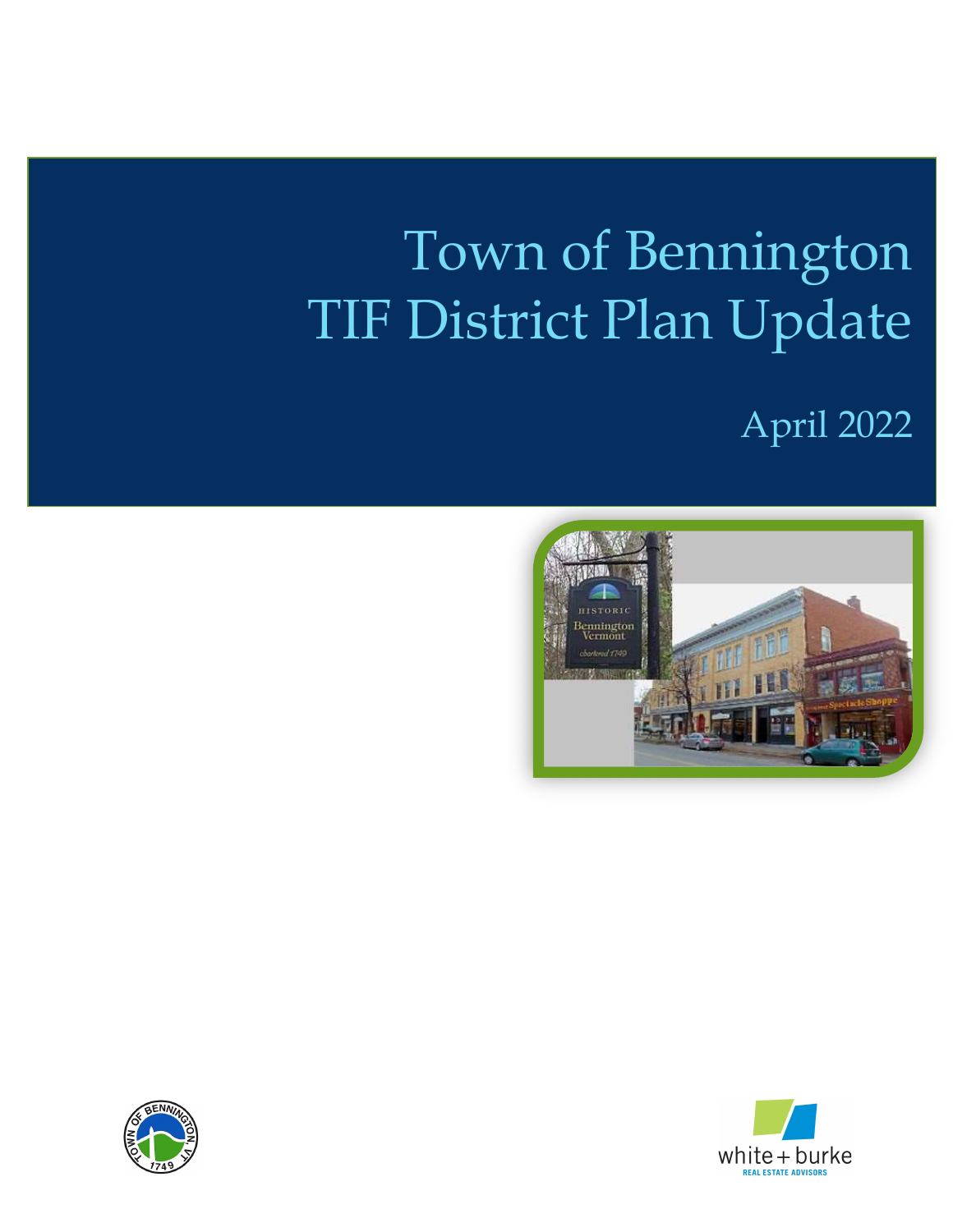# **Table of Contents**

| Proposed Private Development Projects and Infrastructure 3 |  |
|------------------------------------------------------------|--|
|                                                            |  |
|                                                            |  |
|                                                            |  |
|                                                            |  |
|                                                            |  |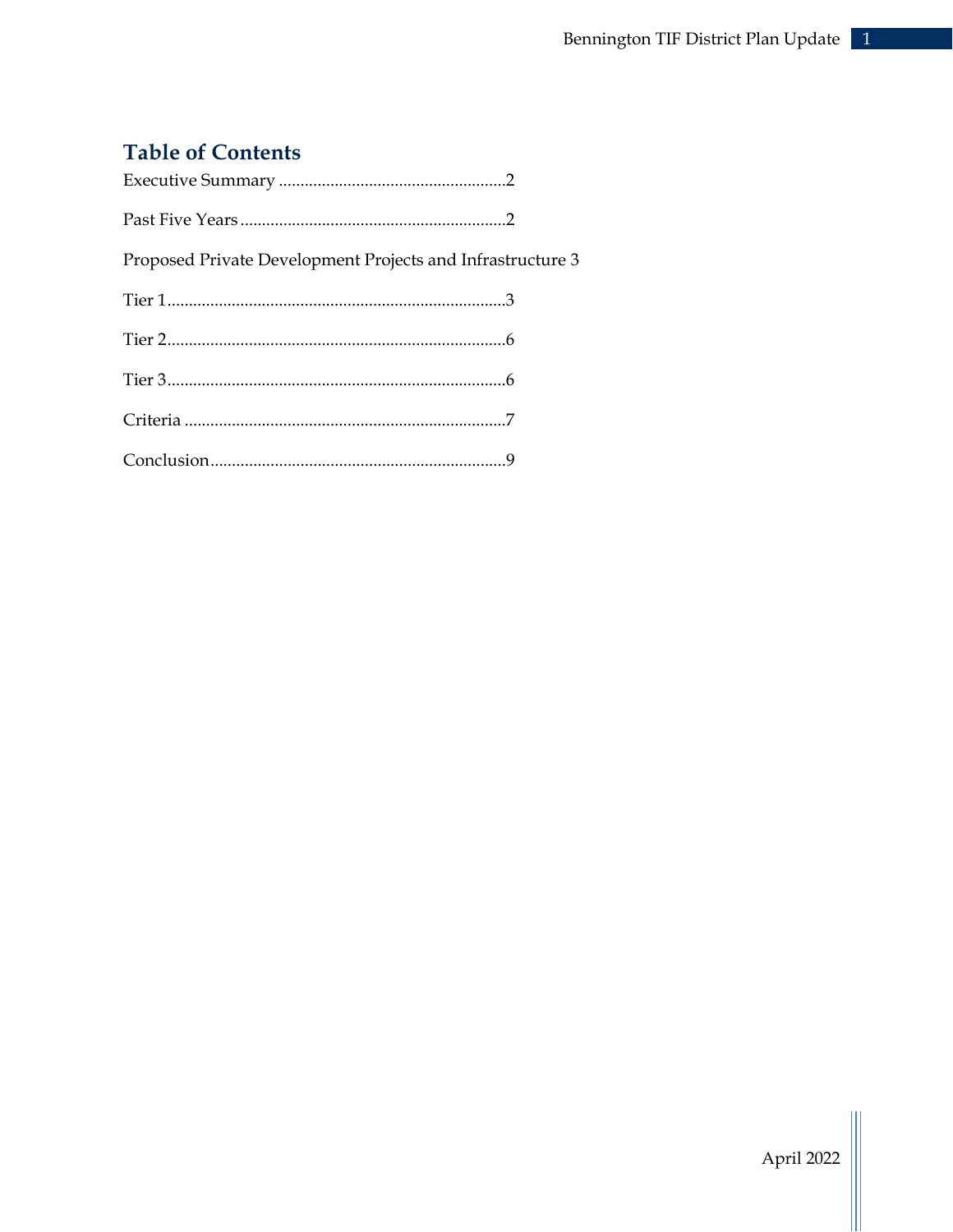# Executive Summary

Since the approval of the Bennington TIF District, the Town has been working diligently on economic development efforts, there has been some commercial activity, and a few key substantial projects have developed. However, the Town has also experienced the universal impacts of the pandemic. This update to the TIF District Plan reflects the Town's intentions and plans for the remaining seven years of its ability to incur debt. There are two near-term projects that have been stalled without critical infrastructure support and three conceptual projects that have good likelihood to occur in a few years. All five of these were identified in the original TIF District Plan. The two near-term projects are both considered Tier 1. The costs of the infrastructure investments, the scope of the private development, and the postdevelopment values have changed since 2017, but these are both consistent with the goals, impact, and criteria set forth in the Final Determination. The other three projects are considered Tier 2 and 3 developments and only the timing of these has changed since 2017. With the momentum being generated by Federal funding and developers looking toward recovery, this is a critical time for the Town to leverage TIF and other funds to catalyze the development of significant properties in the community.

# Past Five Years

Although the Town has not yet incurred TIF debt, the planning efforts to develop the TIF District Plan honed the Town's vision and focused the Town's efforts. And, despite the challenges of the COVID19 Pandemic, the Town has continued to improve infrastructure with non-TIF revenue sources that will support and facilitate private development. The infrastructure improvements completed within the TIF District in the last five years include: construction of two new downtown park spaces and the extension of a portion of a water main extension in the Depot Street corridor. A splashpad, stage, restrooms, and fountain are among the amenities constructed within the new park spaces. The Town has also secured grant funding to improve a portion of Franklin Lane by constructing a "shared street" that creates a safe corridor for pedestrians, cyclists, and motor vehicle operators on the east end of the lane (additional improvements to Franklin Lane are planned when Putnam Phase 2 is constructed).

The Town has also continued its efforts to identify and nurture public-private partnerships. As with many other areas of the state and country, the pandemic has had a chilling effect on most private ventures. While some projects are coming to fruition using sources of funding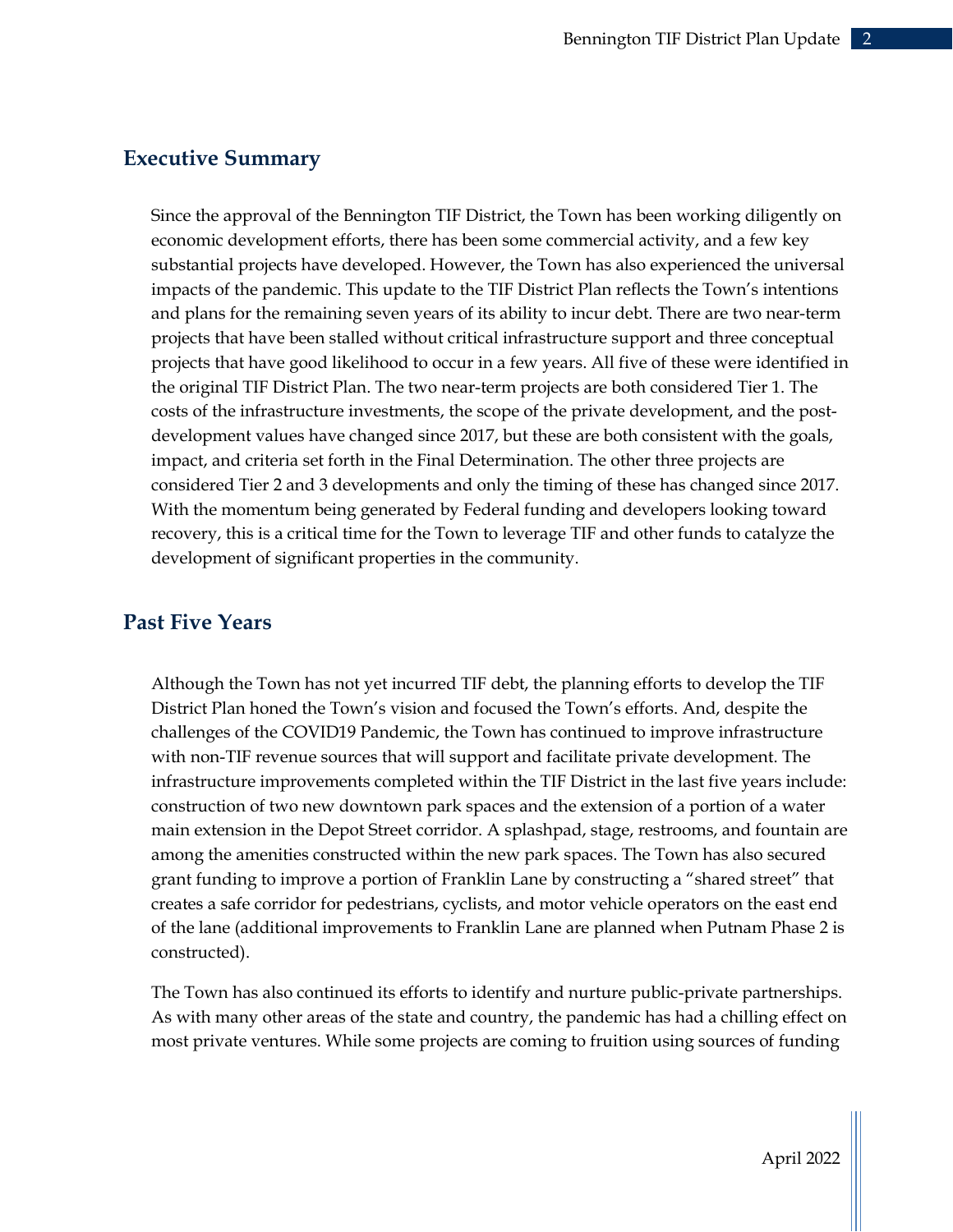other than TIF debt, many remain elusive and will need TIF to be a part of the funding stack in order to proceed.

Of particular note, is the completion by the Bennington Redevelopment Group (BRG) of Phase 1 of the Putnam Block Redevelopment. Phase 1 included the gut rehabilitation and reuse of three historic properties in the heart of downtown Bennington, thereby cleaning and reutilizing a former Brownfield site. Redevelopment of the Hotel Putnam, the Courthouse, and Winslow Building resulted in a total of 74,000 SF of underutilized buildings being repurposed for residential, retail, and office uses. A total of thirty-one residential units ranging from efficiencies to two-bedrooms were created on the upper floors of the buildings. Key commercial tenants include The Bennington Bookshop, The Coffee Bar, Global Z International, Union South Restaurant, Bennington College, Southwestern Vermont Health Care and VNA and Hospice of the Southwest Region. The \$31,000,000+ project was led by a local group of investors made up of business and institutional leaders and community-minded individuals in the region. The BRG team and investors continue work on Putnam Phase 2 to complete the project and realize the shared vision of a fully developed Putnam Block.

Over the past five years, the Town has also continued its efforts to facilitate the redevelopment of the former Benn High building – working with the property owner to facilitate use by the YMCA of the former cafeteria space and adjacent classrooms, convening meetings with Shires Housing, and bringing other local partners to the table.

Although growth of the Grand List has been negligible, the Town is optimistic that the efforts of the Town and its private partners, buoyed by TIF in its toolbox, will emerge from the pandemic stronger than ever and realize its vision of a vibrant, diverse, and sustainable downtown.

|                     | OTV (2017)      | Most Recent Grand List (2021) | $\%$ Growth |
|---------------------|-----------------|-------------------------------|-------------|
| Town-wide           | \$1,020,531,525 | $\vert$ \$1,028,025,325       | $0.3\%$     |
| Within TIF District | \$41,905,900    | \$42,034,900                  | $0.7\%$     |

# Proposed Private Development Projects and Infrastructure

# Tier 1

As the pandemic (hopefully) winds down, the Town of Bennington is focusing its near-term TIF District economic development efforts on two projects: Benn High and Putnam Phase 2.

Although the details of the Benn High and Putnam Phase 2 projects vary from the details articulated in the original TIF Plan, the fundamentals for these projects remain the same.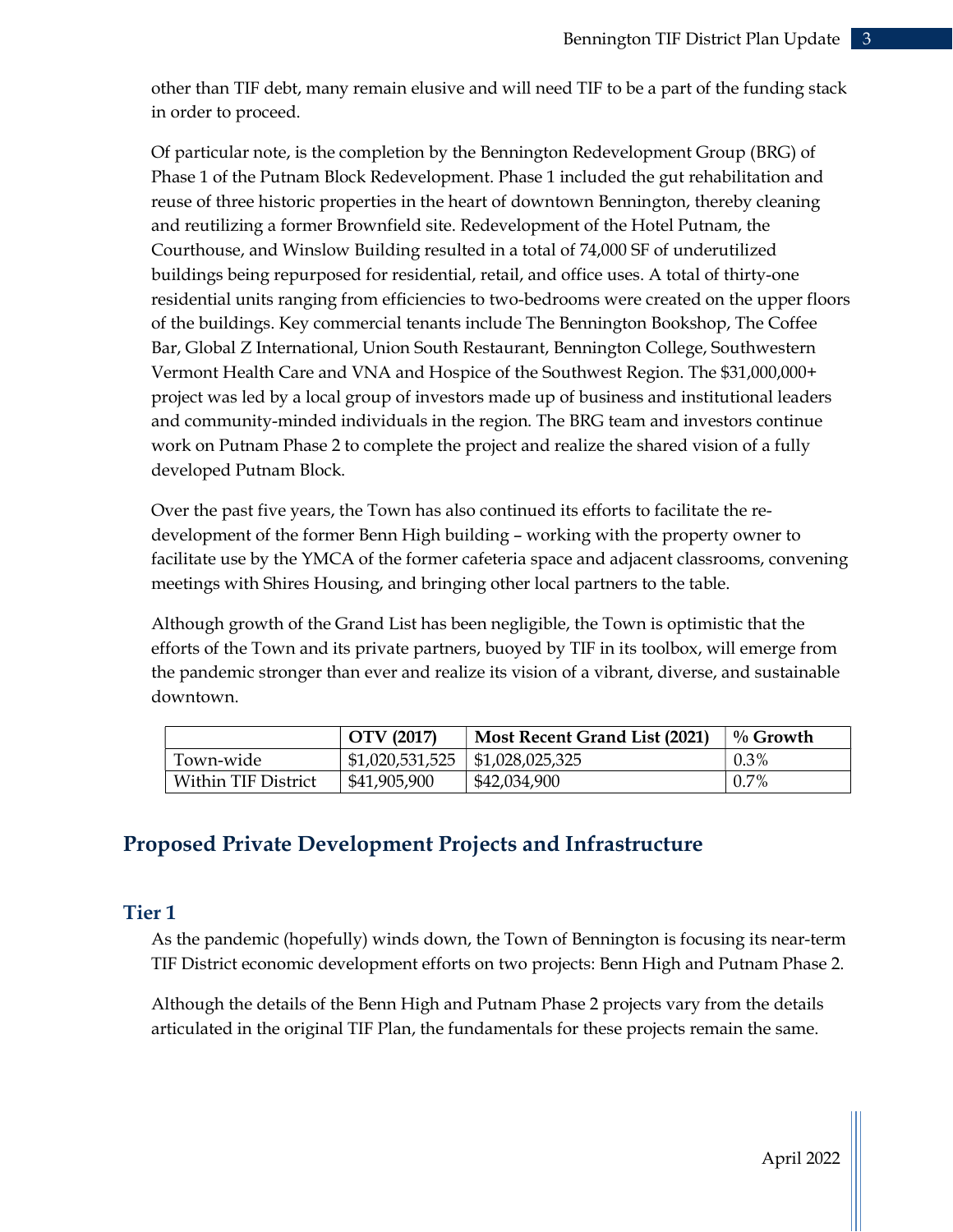Benn High remains primarily a housing project, and Putnam Phase 2 remains a mixed-use project with institutional uses, commercial uses, and housing units.

Both projects are now identified as Tier 1 projects and with TIF funding are likely to advance in the near term with owners and investors at the table.

## Bennington High School (Benn High)

Location: 650 Main Street

Project Description: The redevelopment of the vacant 100,000 sq. ft. historic Bennington High School (most recently the former Middle School). The redevelopment will



include the creation of: a community center, including the relocation of the Bennington Senior Center into newly expanded and renovated space; a renovated gymnasium, locker rooms and rest rooms; and approximately 40 housing units, including senior/affordable housing, and market rate housing. Partners will likely include Shires Housing (senior/affordable housing), private investors, the Town's Senior Center, Meals on Wheels, Council on Aging, YMCA (to manage recreation programs), Bennington Farmers Market, and Vermont Arts Exchange.

Project Status: The Benn High building was purchased by a developer in 2020. Roof leaks were repaired, many old windows were repaired, and new utility services to the building were constructed. More recently, the building owner applied for and was granted local permits for a mixed-use renovation/redevelopment of a large portion of the property. The plans included several new market-rate apartments, maker spaces, offices, and a recreation use in the old gymnasium space and the old cafeteria space. Initial renovation of the cafeteria space and three nearby former classrooms has begun but the balance of the project has been stalled indefinitely.

Without the Town's investment in the community center, senior center, and gymnasium spaces, the re-development of the property in a way that provides significant benefit for the community (at least in the near and intermediate term) will not occur.

Financing: The Town's investment totals more than \$4.2 million and will be funded using a combination of sources. The Town plans to commit ARPA funding to this project, depending on what cannot be generated from other grants. The Town will pursue VCDP's Community Development Block Grant, a USDA Community Facilities Grant, and smaller grants from the Vermont Community Foundation and private donors interested in supporting the redevelopment of the community center.

Comparison to 2017 Plan: The scope of the private development is largely the same as the original TIF District Plan, although the post-development assessed value is projected to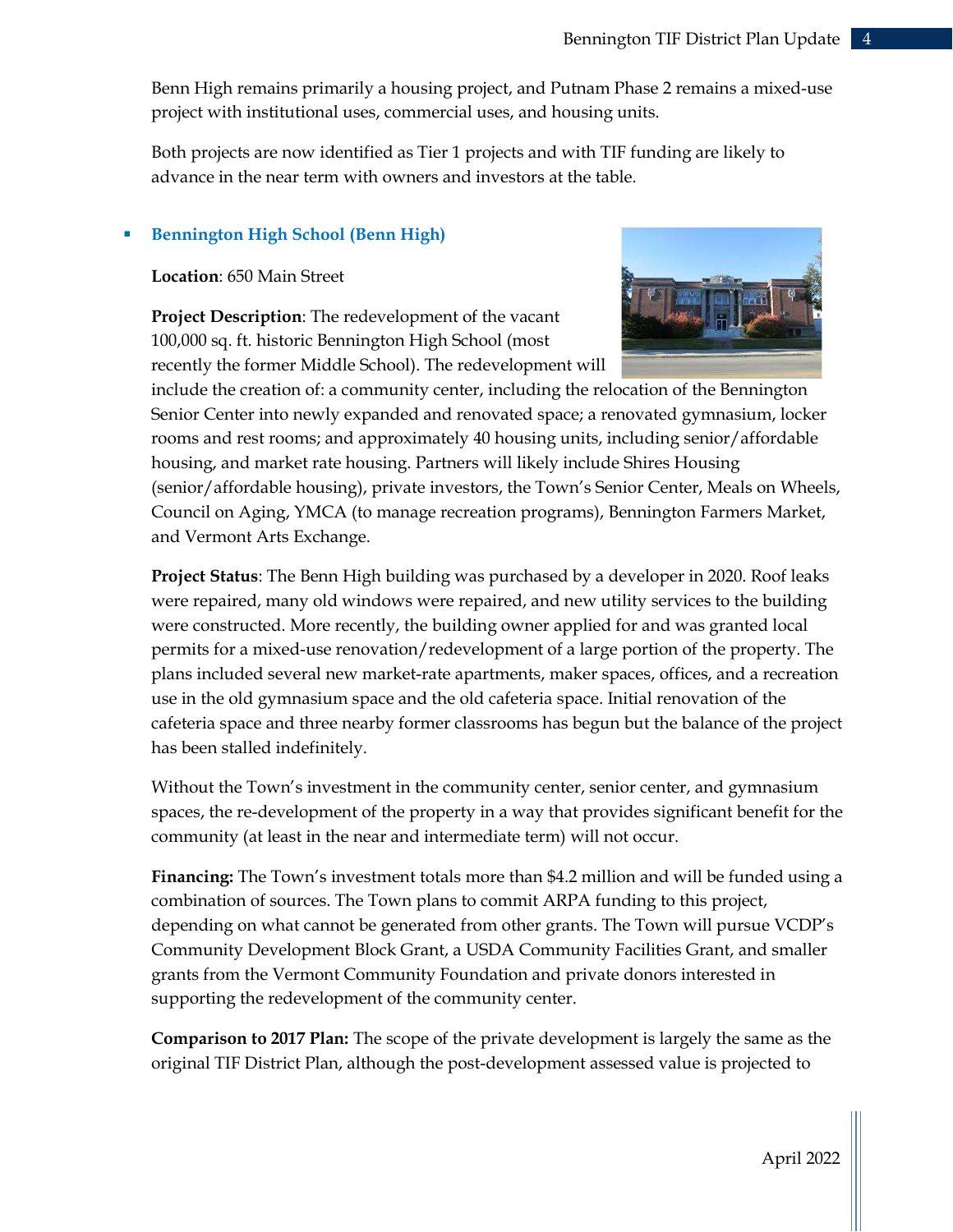have increased since the original estimates. The scope of the public investment is now much larger and focused on the civic and public facilities, however, instead of the parking and site improvements originally conceptualized. The Town originally thought there were contaminated soils at Benn High but has since learned that is likely not the case. There may be contaminated building materials that will require proper disposal, but that will be more fully investigated as the project plans and due diligence proceed. The investment of the Town in the facility itself as a tenant has a much more catalytic impact as a partner.

## Putnam Phase 2

Location: East of intersection of Washington Avenue and Main Street (adjacent to Putnam Phase 1) – western portion of Putnam Block.

Project Description: Mixed-use redevelopment (new multi-story building and site improvements) anchored by



Southwestern Vermont Health Care (SVHC). The project would include clinical office space, small liner retail spaces on the first floor, and forty-nine units of housing, including some affordable units. Municipal involvement funded by a TIF bond will include upgrades to Washington Avenue and West Main Street, on-site parking lot improvements and assumption of the entire parking lot as a municipal asset. The Town's investment into the parking lot will be part of the larger brownfield remediation plan for the property. In addition to direct benefit to the Putnam Block, the surrounding properties that front on Washington Avenue and Franklin Lane (included in the TIF District) will benefit from the streetscape improvements, and the entire TIF District will benefit from the increased parking stock.

Project Status: Planning and feasibility assessment is nearly complete. Immediate next steps involve the identification of funding sources, including New Market Tax Credits. As was the case with Putnam Phase 1, multiple funding sources will be necessary to make Putnam Phase 2 a reality. Without municipal involvement, including TIF funding for infrastructure improvements essential to Phase 2, the project will not proceed.

Financing: The Town's components will be just one of many partners and funding sources to bring this project to completion.

Comparison to 2017 Plan: The previous plans for Putnam 2 included two buildings, a few different anchor tenants, and forty-five housing units. The slight scaling down of this project results in a lower post-development value than originally estimated. The Town's infrastructure investments will include the same types of improvements as the original TIF District Plan, but at a slightly smaller scale as well.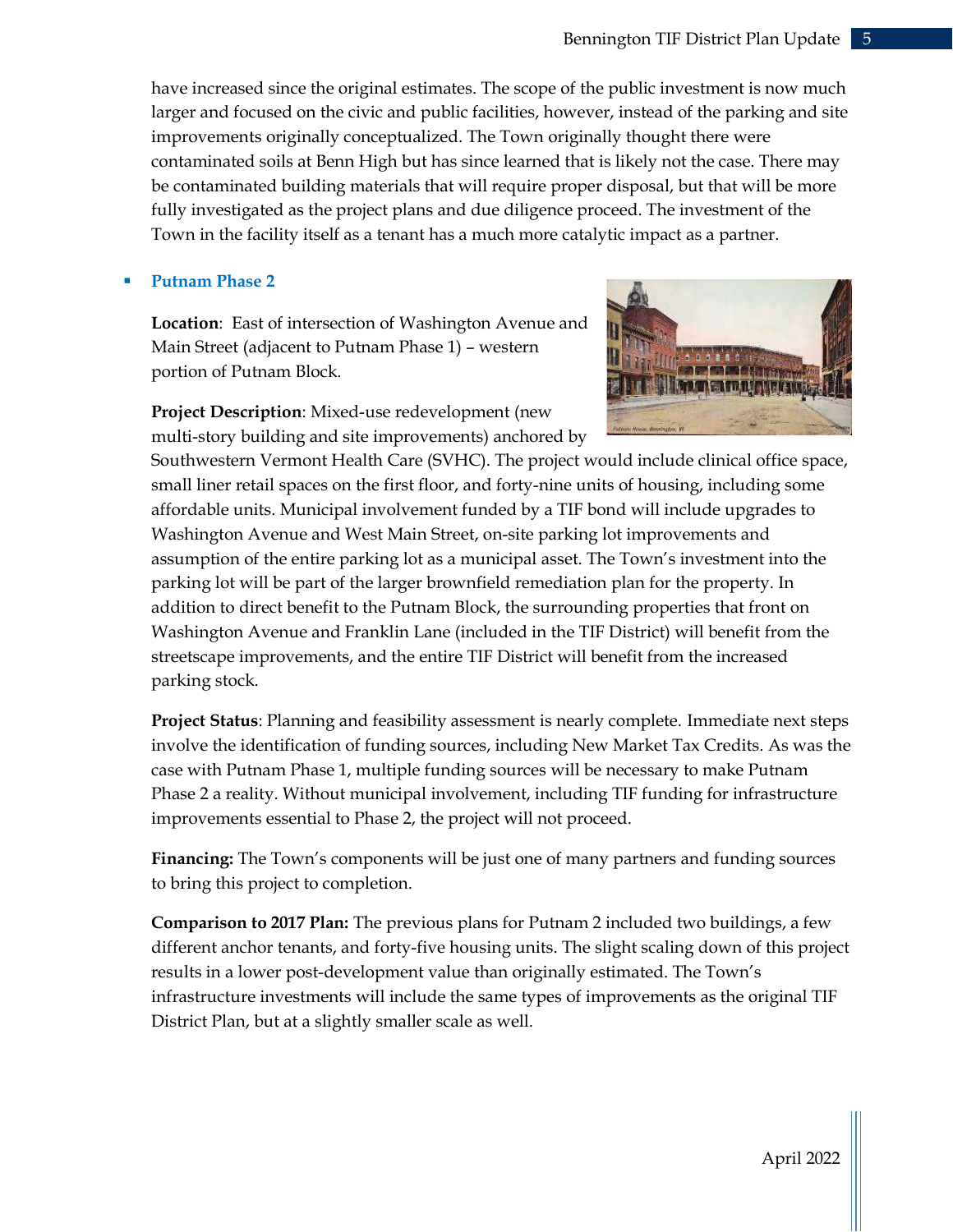# Tier 2

One of the Tier 1 projects from the original TIF District Plan has been recategorized as a Tier 2 project, given that there is not an active engagement with the property owner at the present time. There are no changes to the scope or cost estimates proposed at this time, given that this at a more conceptual stage. Only the timing for this has been updated (called out in the highlights below).

## Catamount School, North Street



The historic 19<sup>th</sup> century former St. Francis Academy, a fourstory former educational building most recently referred to as the Catamount School, stands prominently on North Street adjacent to the Walloomsac River. Plans call for 20 one- and two-bedroom market rate apartments. The project would include interior renovations, exterior restoration of the intact

historic architecture, and site improvements. The building sits back from the street (the former playground), affording the opportunity for on-street downtown greenspace and parking for tenants.

Uses: New Rental Housing (20 Units) in Brookside (North Street) Building. Current Assessment: \$385,900. Post Development Assessment: \$1,280,200 Completion Date: 2026

Public Infrastructure: Acquisition of a portion of the property, construction of public parking lot, public park/green space, storm water improvements, and driveway, and installation of lighting.

Other Revenue/status: Possible Downtown Transportation Fund Grant Estimated Cost: \$150,000

# Tier 3

Two of the projects identified in the 2017 TIF District Plan could still become real projects, especially with the development of the Tier 1 and 2 projects above. Because the Town is not in active engagement with these property owners and there are no known developers working on these yet, they are still considered Tier 3 projects.

## Old Drysdale Building



 Current Assessment: \$257,200 Post Development Assessment: \$577,500

Renovation of this mostly vacant three story historic building at the corner of North and River Streets to accommodate upper story offices and/or apartments.

Uses: First Floor Retail or Office; 2nd and 3rd floor Apartments (6-8 units) (Building Currently mostly Vacant)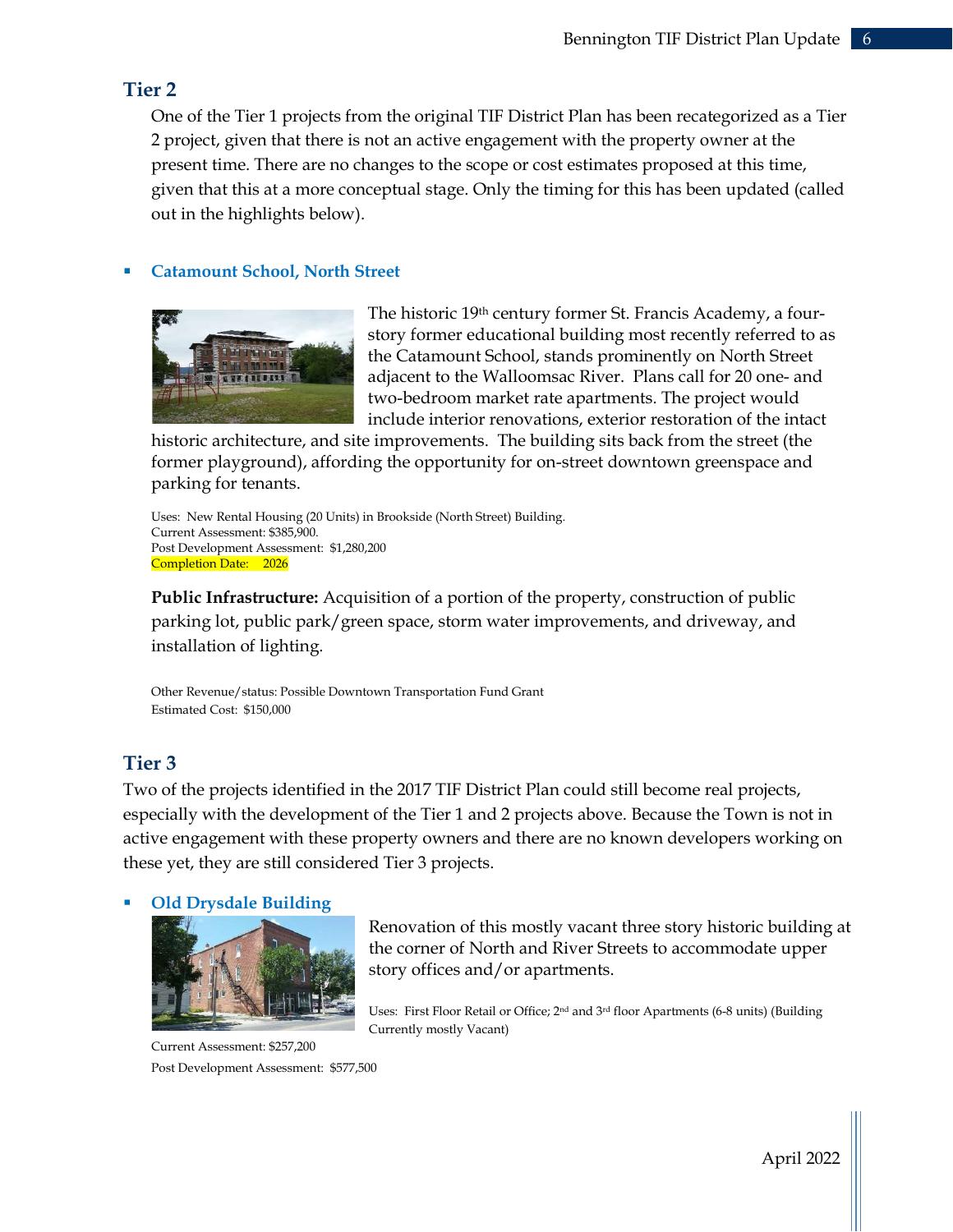#### Completion Date: 2026

Public Infrastructure: See Catamount public parking and associated improvements above.

#### **120 Depot Street**

Redevelopment of aging strip-mall property by demolishing existing structures and constructing a multi-story mixed use building.

 Uses: Multi Story Mixed Use Buildings(s) – Currently Single-Story Plaza Current Assessment: \$920,100. Post Development Assessment: \$2,713,800 Completion Date: 2026

#### Public Infrastructure:

120 Depot Street: Installation of new water main to serve new multi-story development (fireflow for sprinklers). Reconstruction of Depot Street Bridge. Streetscape improvements between Main Street and River Street (planters, benches, trash/recycling barrels, trees/landscaping, wayfinding signs, accommodations for cyclists). Driveway/circulation improvements at 120 Depot.

Other Revenue/status: Possible Downtown Transportation Fund Grant, VTRANS Structures Grant (Bridge) - \$280,000 (80% of \$350,000 estimated to reconstruct Depot Street Bridge) Estimated Cost: \$680,000

Bennington Station Parking Lot: Improvements to public parking lot (resurfacing, landscaping, lighting).

Other Revenue/status: Possible VTRANS Transportation Alternatives Grant, possible Downtown Transportation Fund Grant - \$75,000 Estimated Cost: \$290,000

# **Criteria**

#### o Nexus & Proportionality

All public investments have direct nexus and 100% proportionality to the five private development projects identified in this update. The Tier 1 infrastructure pieces have been specifically designed in the public-private partnerships being developed with each property development team. Without these components from the Town, these projects would not be able to proceed or would be significantly less robust in their contributions to the community. More specifically, the Benn High project – both the private investment and public infrastructure – sits at the eastern end of the TIF District but is completely within the TIF District boundary. The public improvements would directly serve the residents of the housing project. This investment from the Town is critical to making this project viable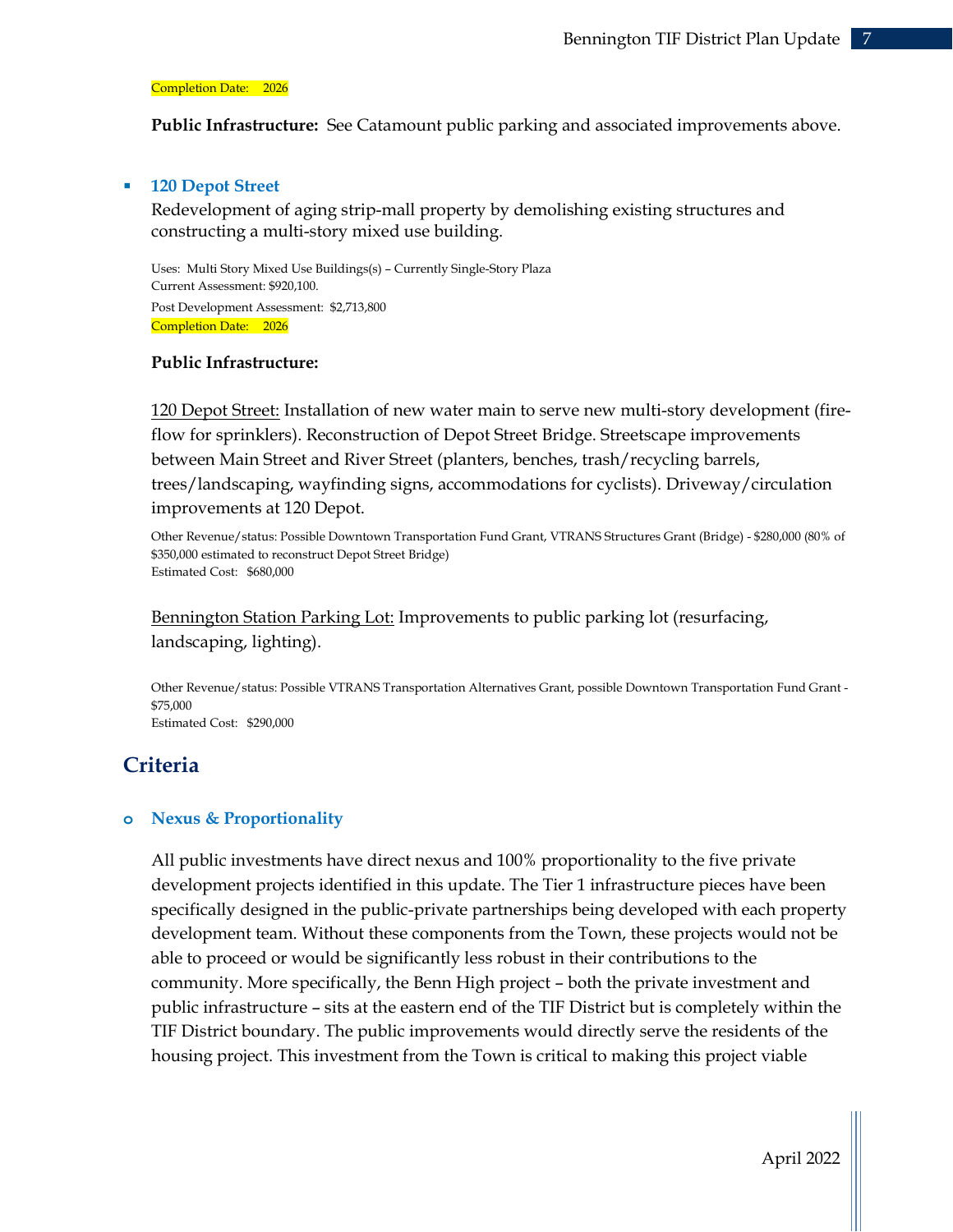because redevelopment of any property, including this historic one, is very expensive and disproportionate to the rental income of units. The space the Town will occupy is unusable as residential units. Much of it is large, interior space that is not conducive to renovation as living spaces. With the Town redeveloping these into important amenities for the units themselves, as well as community assets that make the project more appealing overall, the housing developer does not have to pay for space that would be unusable. This public investment is 100% critical to the private development of the property (nexus) and is 100% proportionate as an essential piece of the overall capital stack.

The Tier 2 and 3 projects have been identified as the critical hurdle to these properties developing. This is consistent with the original TIF District Plan determination.

## o Market Viability

For the Tier 1 projects, all possible private partners are at the table with the Town in the planning and execution of these projects. The Town will continue to work throughout 2022 to form development agreements and begin permitting and design for infrastructure to be ready for a bond vote in 2023.

For the Tier 2 and 3 projects, the Town intends to use the momentum of the Tier 1 efforts and the support of the TIF program to generate conversations to kickstart these projects in a more expeditious manner.

The projects identified in the revised TIF District Plan are largely housing developments or redevelopments, creating units at many price points. These directly address the finding identified in the "Energizer Reuse Study" (dated September 29, 2021) showing critical demand for housing in Bennington.

## o Project Criteria

The projects identified in this update are consistent with all three project criteria in the original TIF District Determination.

- (A) The Town's ability to invest in these projects is substantially over and above the normal municipal operating or bonded debt expenditures.
- (B) At a minimum, the Benn High and Putnam Phase 2 projects will result in the addition of affordable housing units.
- (C) The redevelopment of the Putnam Phase 2 project will include the mitigation and redevelopment of a brownfield as a result of the Town's involvement.